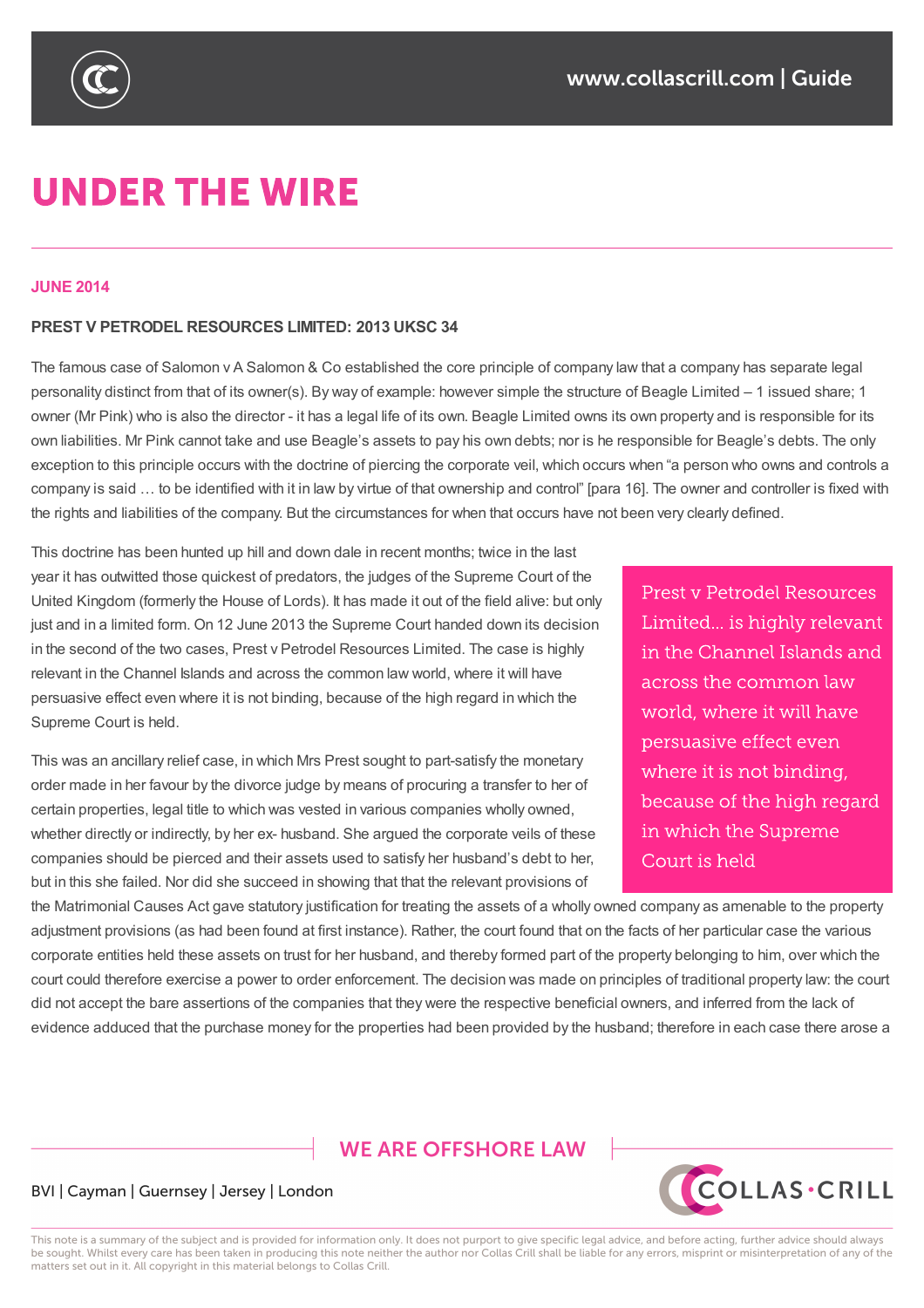

Although this was a case decided on its facts the Supreme Court took the opportunity that it had let go earlier in the year in the first of the two cases on the topic, VTB Capital v Nutritek, to tear some significant strips off the doctrine of piercing the veil. Counsel for the companies had a good go at arguing that the doctrine should be put out of its misery altogether, on the basis that the cases either assumed the doctrine existed without deciding that it did, and/or could be explained on other bases, and because over the course of its relatively short life, it has received a mauling both in courts overseas and in academic writings. They nearly succeeded in persuading, in particular, Lord Neuberger [cf paras 70-80]. But Lord Sumption, giving the leading speech, found that the doctrine was, despite these criticisms, well enough established in the authorities [paras 27, 29-30], and confirmed there needed to be room for it in the exceptional situation where there was no other remedy [para 35], because the law ought "not to be disarmed in the face of abuse"[para 27].

corporate entities held these assets on trust for her husband, and thereby formed part of the property belonging to him, over which the

evidence adduced that the purchase money for the properties had been provided by the husband; therefore in each case there arose a

The starting point, therefore, is the policy upheld by the courts that fraud should unravel everything. Any advantages that are obtained by dishonesty cannot stand. Where a company is used as a means of evading the law, then it may often be that the advantages of corporate personality are being used for dishonest means and this will not be allowed.

Whereas previously the courts might have analysed whether or not the relationship of company and its owner constituted a "sham" arrangement, the Supreme Court has now defined two distinct situations: 1. Where one or more companies are interposed to conceal the identity of the true actors ("the concealment principle") and 2. where there is an independent legal right against the controller of the company, and a company is interposed between the holder of that right and the controller in an endeavour to have the separate legal personality of the company defeat its enforcement ("the evasion principle"). Where the concealment principle is engaged, the court simply looks behind the company and will find the controller liable. This does not involve piercing the veil, although it might be described as "lifting" it. But where the evasion principle is satisfied then the court will make the company itself liable (so piercing its veil), so that the abuse of separate corporate personality is not allowed.

It is important to appreciate that there are many situations in which a remedy may be obtained against the company itself directly – for example, if Mr Pink steals money from Brother Fox which is paid straight into Beagle Limited, he is liable to account personally to Brother Fox because Mr Pink is the beneficiary of the proceeds held by Beagle under a bare trust for him, alternatively because Beagle receives it as his agent ("concealment"). Beagle is liable to account personally to Brother Fox because Beagle received the stolen money knowing (through Mr Pink its director) of the theft. In such a case, there is no veil-piercing required, and so the remedy is not available. The key to the evasion principle applying, is that the liability being evaded or frustrated must arise independently of the company. This is why Mrs Prest did not succeed in her veil-piercing claim: her ex-husband, for all his dishonesty, had not used his companies to evade his liability to her, because the corporate ownership of the properties well predated the court order and had genuinely been established for other reasons. It is also why in the other case, VTB Capital v Nutritek, the court would not use the doctrine to justify making the company controllers liable on a company contract.

So, the doctrine survives after quite a critical mauling, but in leaner form.

# **WE ARE OFFSHORE LAW**



#### BVI | Cayman | Guernsey | Jersey | London

This note is a summary of the subject and is provided for information only. It does not purport to give specific legal advice, and before acting, further advice should always be sought. Whilst every care has been taken in producing this note neither the author nor Collas Crill shall be liable for any errors, misprint or misinterpretation of any of the matters set out in it. All copyright in this material belongs to Collas Crill.